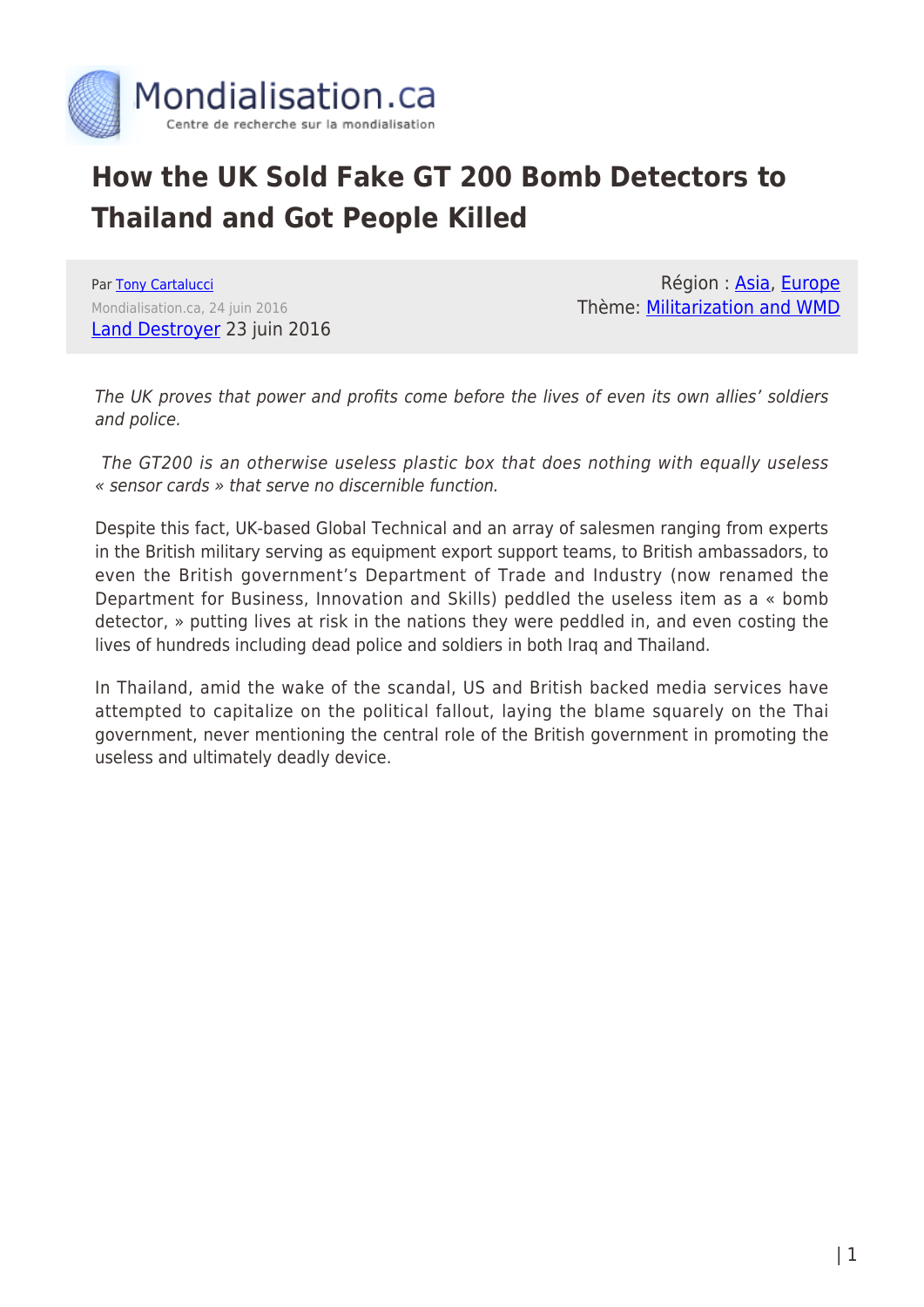

Faced with mounting violence in Thailand's deep south, the government in Bangkok placed its trust in its British allies. It is clear that this trust was not only misplaced, but shamefully used and abused by London in a multi-million dollar scam involving the British military, government, and diplomatic corps.

Critics of the Royal Thai Army and the current government have seized upon the scandal to opportunistically and dishonestly undermine both, with some even going as far as blaming the soldiers who risked their lives in the restive southern provinces of Thailand while employing the fraudulent British-made GT200.

The BBC and Guardian Expose the UK Government's Role

While the BBC's Jonathan Head in Thailand politically wields the GT200 scandal against the Thai government and its military exclusively, the BBC itself has exposed the breadth and depth of the UK government's involvement.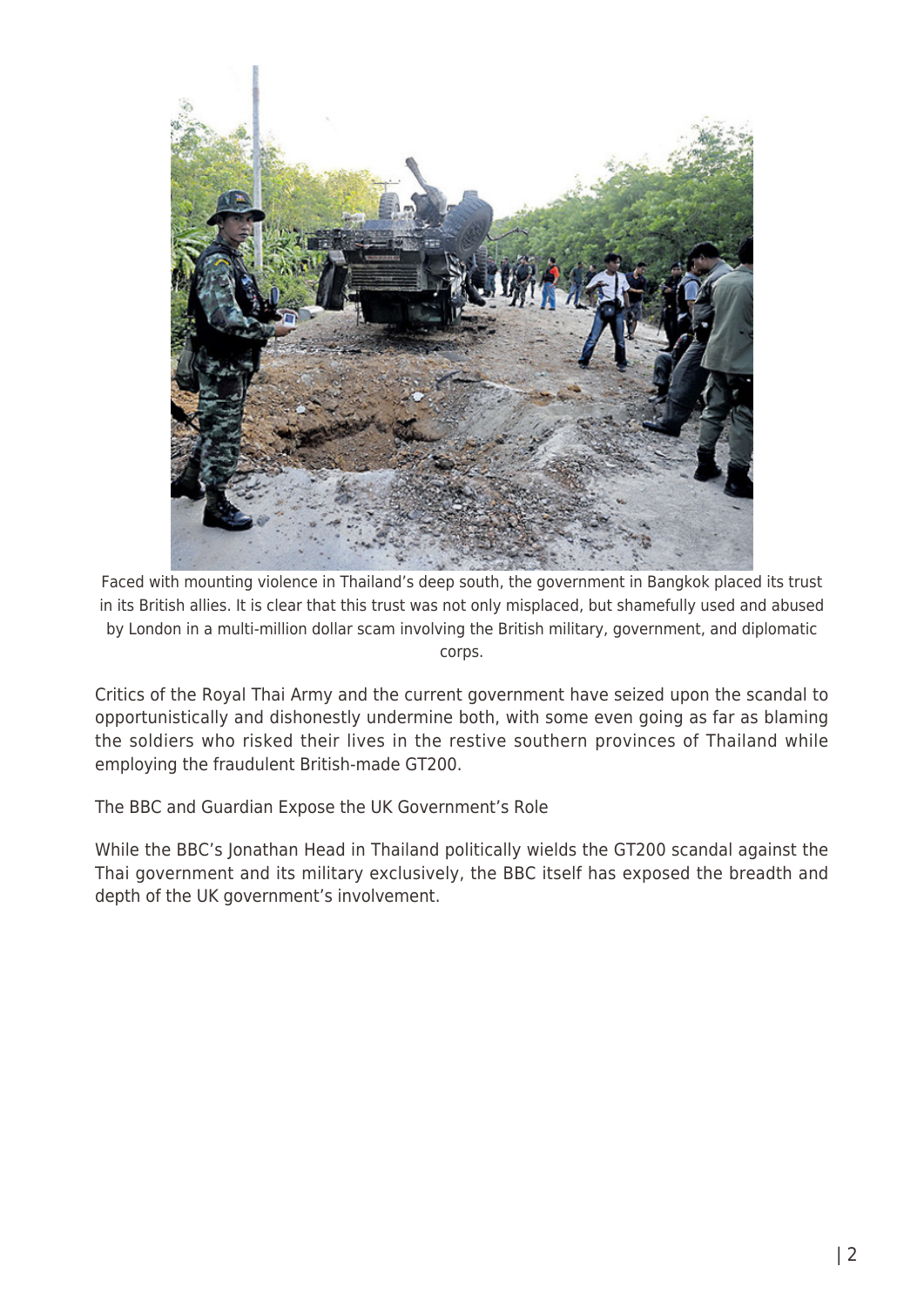

A lot of effort was put into creating the illusion of credibility where no technical merit existed. This not only included slick as well as unscrupulous marketing tactics, but also included the recruitment of British ambassadors and even equipment export support teams drawn from the British military, despite the fact that the British military itself refused to use the fraudulent device.

The BBC's 2011 article, « [UK government promoted useless 'bomb detectors'](http://news.bbc.co.uk/2/hi/programmes/newsnight/9377875.stm), » would report (emphasis added):

The government has admitted that the Army and UK civil servants helped market so-called « bomb detectors », which did not work, around the world.

Export of the « magic wand » detectors to Iraq and Afghanistan was banned on 27 January 2010 because of the threat they posed to British and allied troops.

The move followed a BBC Newsnight investigation showing they could not detect explosives – or anything else.

Now Newsnight has learned that they are still being sold around the globe.

The BBC's report would continue by explaining (emphasis added):

…a Royal Engineers sales team went around the world demonstrating the GT200, another of the « magic wand » detectors which has been banned for export to Iraq and Afghanistan, at arms fairs around the world even though the British Army did not consider them suitable for its own use.

The government's Department of Trade and Industry, which has since been superseded by the Department for Business, Innovation and Skills, helped two of the manufacturers sell their products in Mexico and the Philippines.

The BBC's article concludes by stating:

…there will be questions about why the ban on exports to Iraq and Afghanistan has not been extended to protect the citizens of other countries.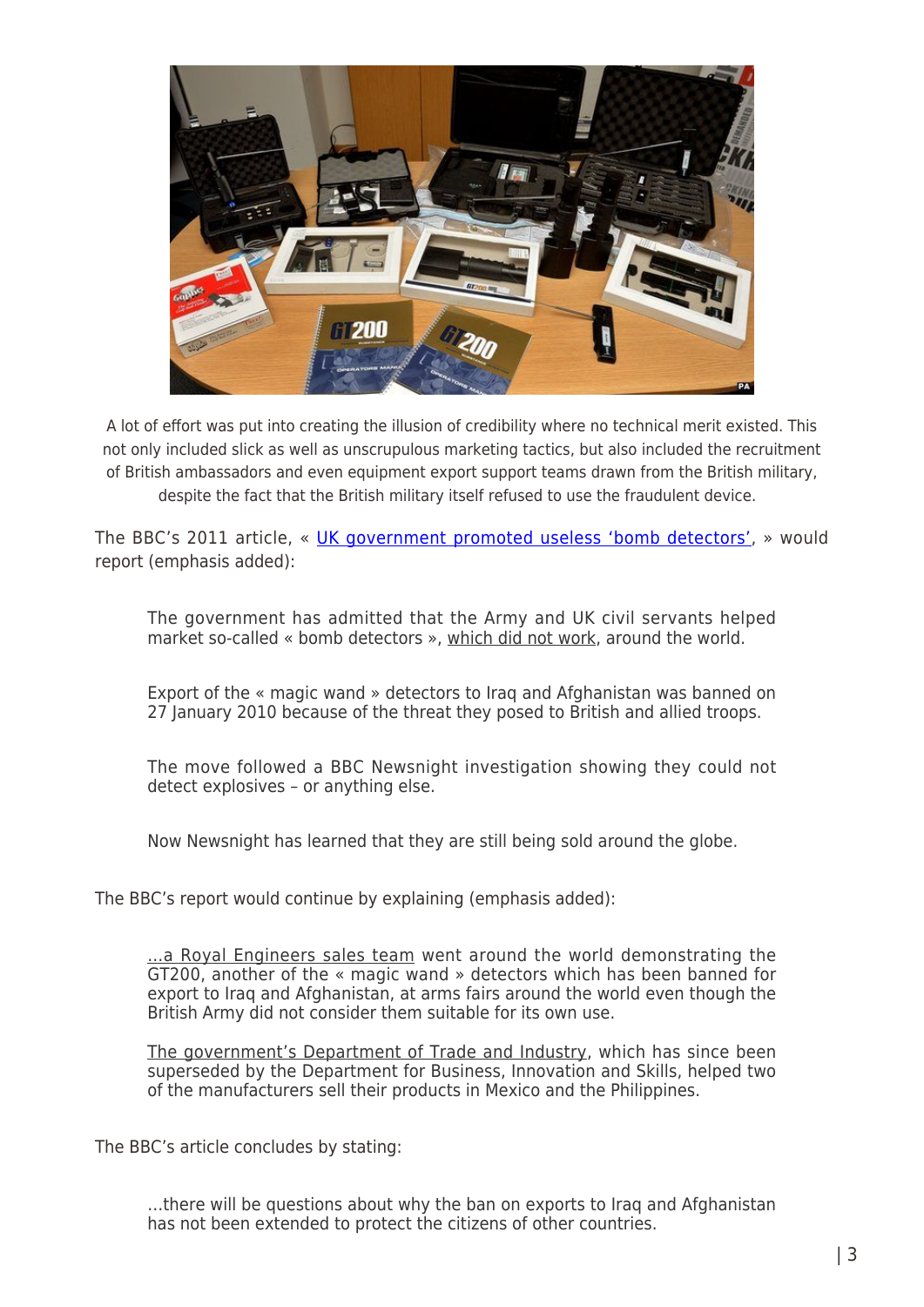However, it is clear that this question has an easy answer. The lives of foreigners to the British government, military, and industry are subordinate if not entirely meaningless to profits and power.



Giles Paxman, Britain's former ambassador to Mexico. Before the GT200 scandal, and even after it, accusing ambassadors from the US, UK, or Europe of immense criminal impropriety would be met with accusations of being « conspiracy theorists. » In reality, it appears that immense criminality is endemic across Western diplomatic circles with their ties to industry and organized crime so close the two are virtually indistinguishable from one another.

It is an ethos that defines the last several centuries of British – and in general – Western history. The BBC would publish another report on the GT200 titled, « [The story of the fake](http://www.bbc.com/news/uk-29459896) [bomb detectors](http://www.bbc.com/news/uk-29459896), » in which they detailed the coercive methods used to peddle the useless devices upon unsuspecting nations (emphasis added):Sales demonstrations would be rigged to succeed, she says. Anyone sceptical of the devices would be publicly humiliated. And users were instructed not to open the equipment - to avoid damaging the « sensitive technology » inside.

Some of the devices came with « detector cards » which were programmed, the fraudsters claimed, to detect everything from explosives, to human beings and dollar bills through concrete, water and from great distances.

Considering how humiliation is used by the Western media to portray anyone questioning the West's various narratives as « paranoid » or as « conspiracy theorists, » one can only imagine the abuse one would be subjected to had they accused British ambassadors and British military sales support teams of selling what is essentially and empty plastic case with a disconnected radio antenna on it as a « bomb detector. »Yet that is exactly what the British government did. GT200 Couldn't Have Been Sold Without London's Complicity The UK Independent would also cover the story in an article titled, « [How UK soldiers and](https://www.theguardian.com/uk-news/2014/jan/26/government-soldiers-ambassador-fake-bomb-detector) [ambassador were enlisted to help sell fake bomb detectors](https://www.theguardian.com/uk-news/2014/jan/26/government-soldiers-ambassador-fake-bomb-detector), » reporting that (emphasis added): Giles Paxman, then Britain's ambassador to Mexico, wrote to senior officials in the embattled state government to introduce the wares of Kent entrepreneur Gary Bolton, who was selling the GT200, a handheld detector supposedly capable of identifying drugs or explosives at up to 700 metres. Unbeknown to the ambassador, it used nothing more than a car aerial attached to a hollow plastic grip and did not work.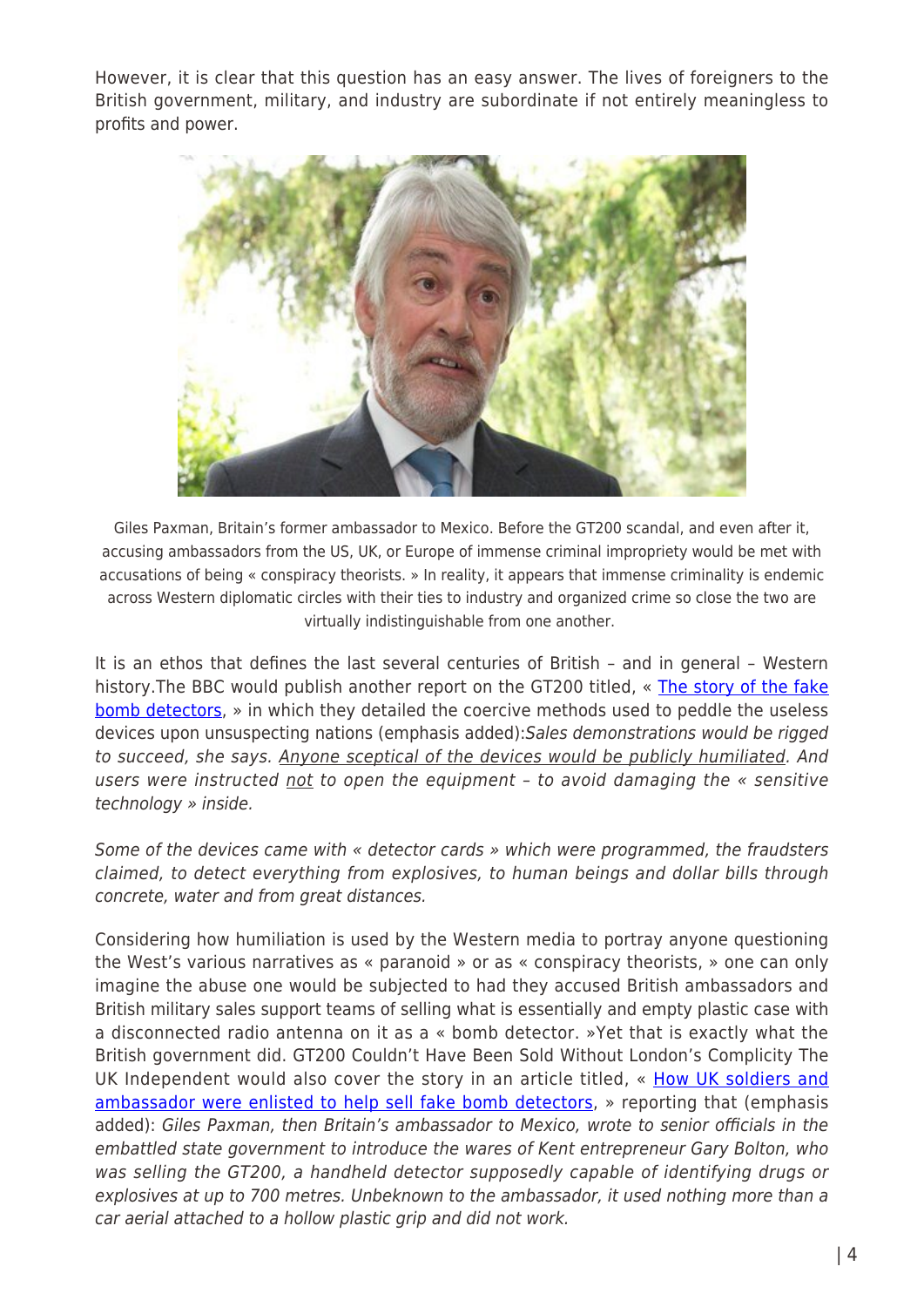Ambassador Paxman would, according to the Guardian, emphasize « the excellence of the UK's security industry. » He would arrange meetings with officials across the country with the maker of the GT200, and is precisely why an otherwise unknown criminal was able to peddle his fake devices globally to the UK's various allies.



Thousands of brave police and soldiers like those pictured above, had their lives knowingly placed in danger by the British government who mobilized its various departments, the military, and even its diplomats to promote and sell the GT200 « bomb detector » that quite literally did nothing.

The Independent would reveal that the device cost a mere 2 GBP to make, but was sold for as much as 15,000 GBP each. The Independent would also reveal (emphasis added): Bolton's ability to enlist a British ambassador to back his fraud reveals how British diplomats and officials around the world are routinely available for hire, and how the government does not normally check whether products they are promoting actually work.

Eight years before Paxman got involved, a Home Office scientist had concluded an early version of Bolton's device was « a useless lump of plastic« and warned: « Not only does it not work in theory, it doesn't work in practice either. » About 1,000 copies of the warning were sent to the Foreign Office, police forces, the Ministry of Defence, the Royal Engineers and the prison service, the Guardian understands.

In other words, the British government was well aware that the device did not work, did not use it domestically or with its military forces abroad because they knew it did not work, but proceeded to sell it to allied nations anyway.The British government used its influence and reputation to pressure allied nations into buying them, knowingly putting the lives of soldiers and police in jeopardy, as well as implicating suspects falsely of criminal involvement in cases the devices were used to investigate.The Independent would also note that the GT200's creator « had been quick to recognise the value of British government involvement in the sales pitch for his adapted novelty golf ball finder as he pitched to authorities in Thailand, Bahrain and across Africa. »Thailand Swindled by its Ally, Then Betrayed Again The Thai government is likely embarrassed by being swindled by the UK. They likely believed – as well as were likely told by the British government itself – that the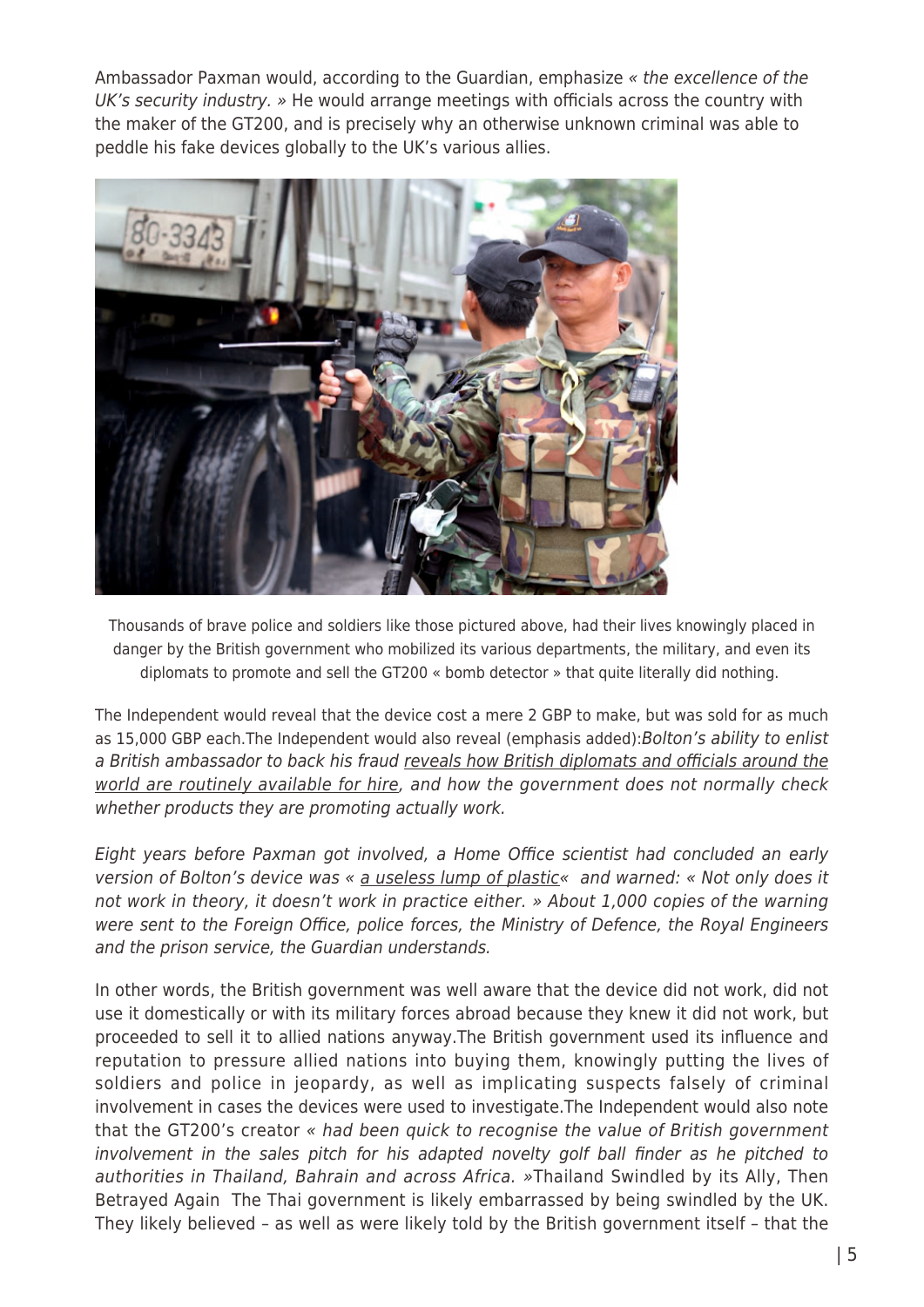involvement of British ambassadors and equipment export support teams drawn from the British military were a sound substitute for the rigorous testing the GT200 should have undergone before purchases were made.



Because of the high-level nature of the meetings arranged by British diplomats to facilitate the fraud, the British government knows that investigations into Britain's role would also require implicating those Thai officials who were present at these meetings. Because of this, the British are confident they can get away with their crime with only minor repercussions.What the Thai government has hopefully gained from this scandal is the realization that those claiming to be its closest allies should be those least trusted.

The privileges Thailand has erroneously granted nations like the UK and US should be gradually rolled back until entirely revoked. The necessity to uproot the influence and interests of both the British and their counterparts on Wall Street and in Washington from the Kingdom of Thailand is increasingly evident.The UK's actions maliciously cost Thai police and soldiers their lives and in the fallout of the scandal, the British and Americans through their grip on international media, are dishonoring their memories by portraying the victims as being « incompetent » and « corrupt. »

The GT200 scandal reaffirms just how little the West thinks of people beyond their borders and how far they will go and how many they will trample to further accumulate power and wealth. And the GT200 scandal is just one of many angles from which the West attacks, undermines, and pilfers the wealth, dignity, stability, and futures of nations like Thailand. If this is the sort of help the British government will afford a single criminal and his fake bomb detectors – imagine the support they would render for Fortune 500 corporations.For Thailand and the Thai people, perhaps this latest demonstration of the contempt the West has for the East will provide an impetus for the East to finally stop paying into the ideas, wealth, and influence of the West.